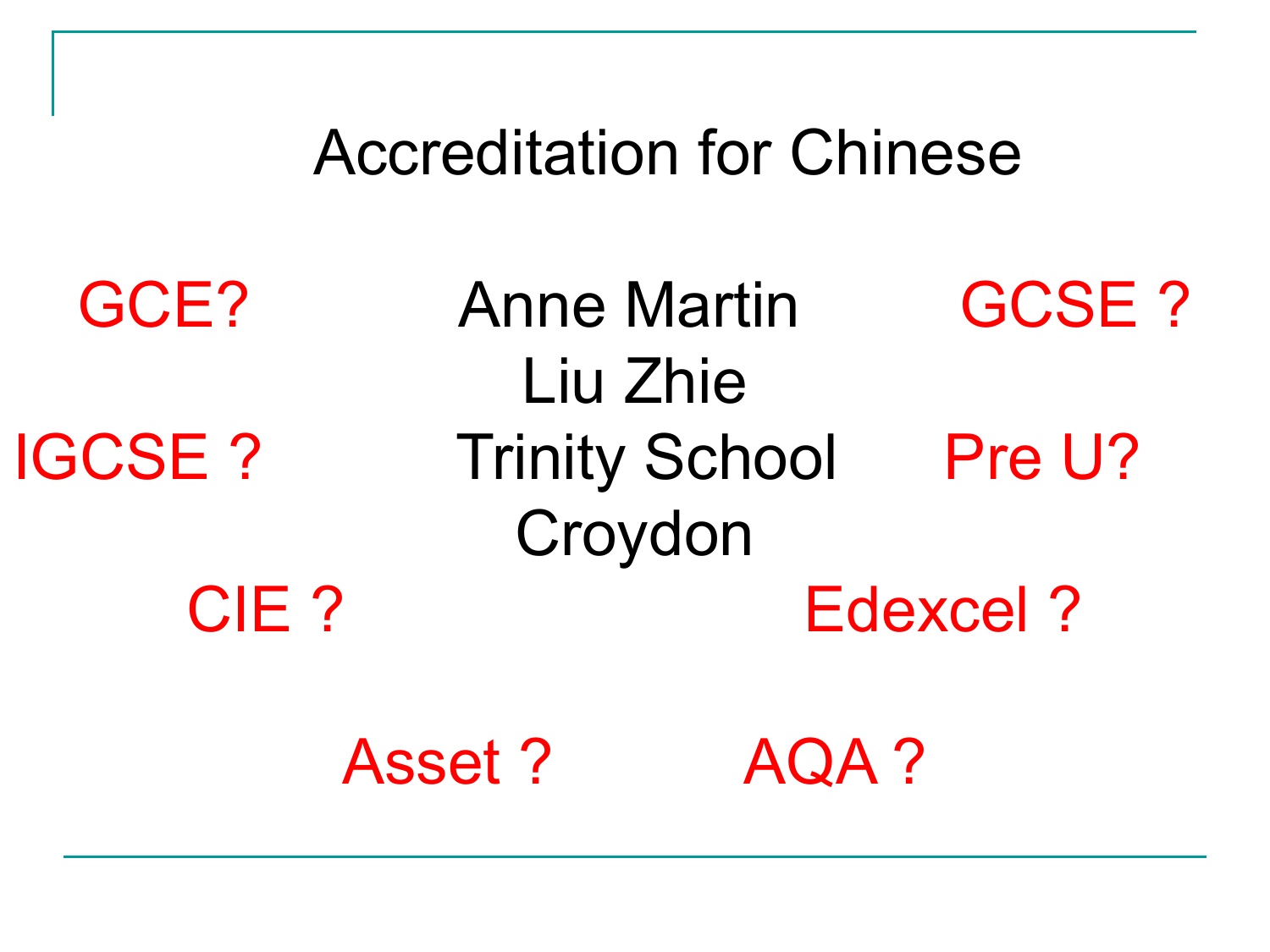The information in this presentation is compiled by Anne Martin and Liu Zhie, Trinity School Croydon and must be checked with the exam board websites.

Any opinions voiced during the presentation are those based on their teaching experience only.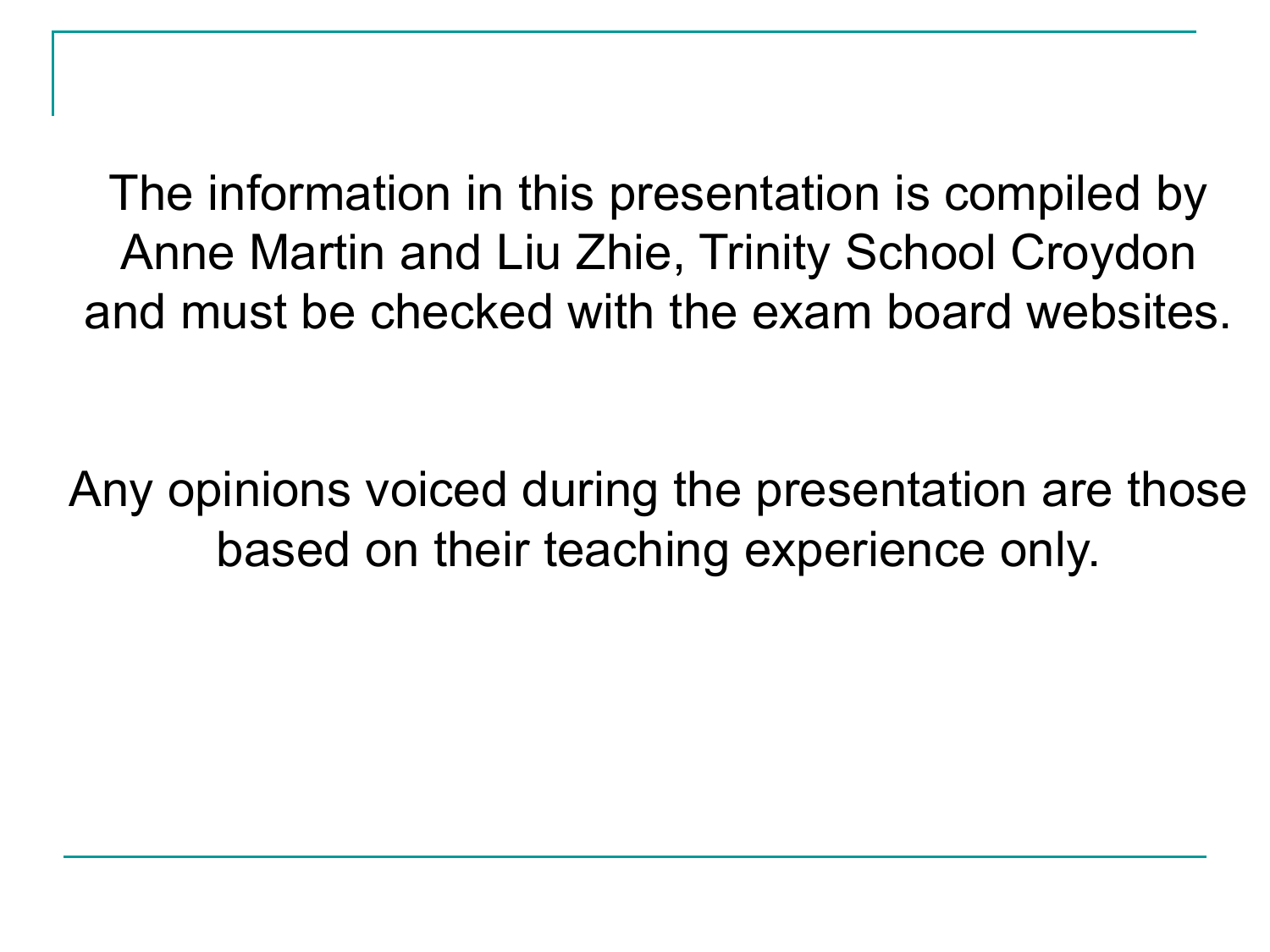# **Who are your students ?**

1. My students are mainly non-native Chinese studying Chinese for about 2 hours a week over at least three years.

2. My students are non-native Chinese studying Chinese after school and at lunch times.

Some of them study for several years and some dip and out of classes.

3. My students are mostly native Chinese and some motivated non-native Chinese studying for 2 hours a week over at least three years. My students are at a Saturday school and it is not easy to organise controlled assessment.

4. My students have already taken Chinese at GCSE and want to continue with Chinese in the Sixth Form.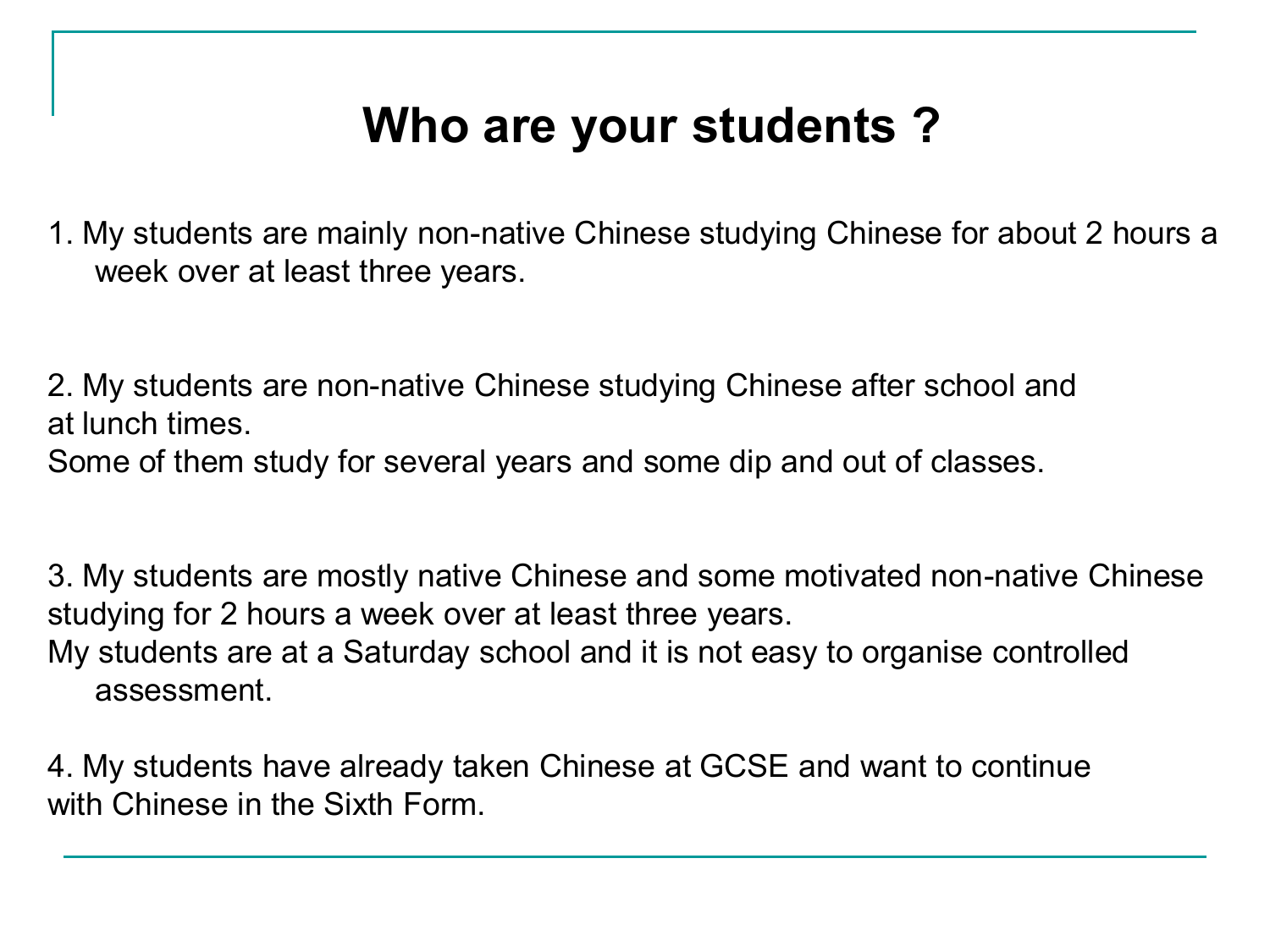My students are mainly non-native Chinese

studying Chinese for about 2 hours a week

over at least three years.

What qualification could they aim at ?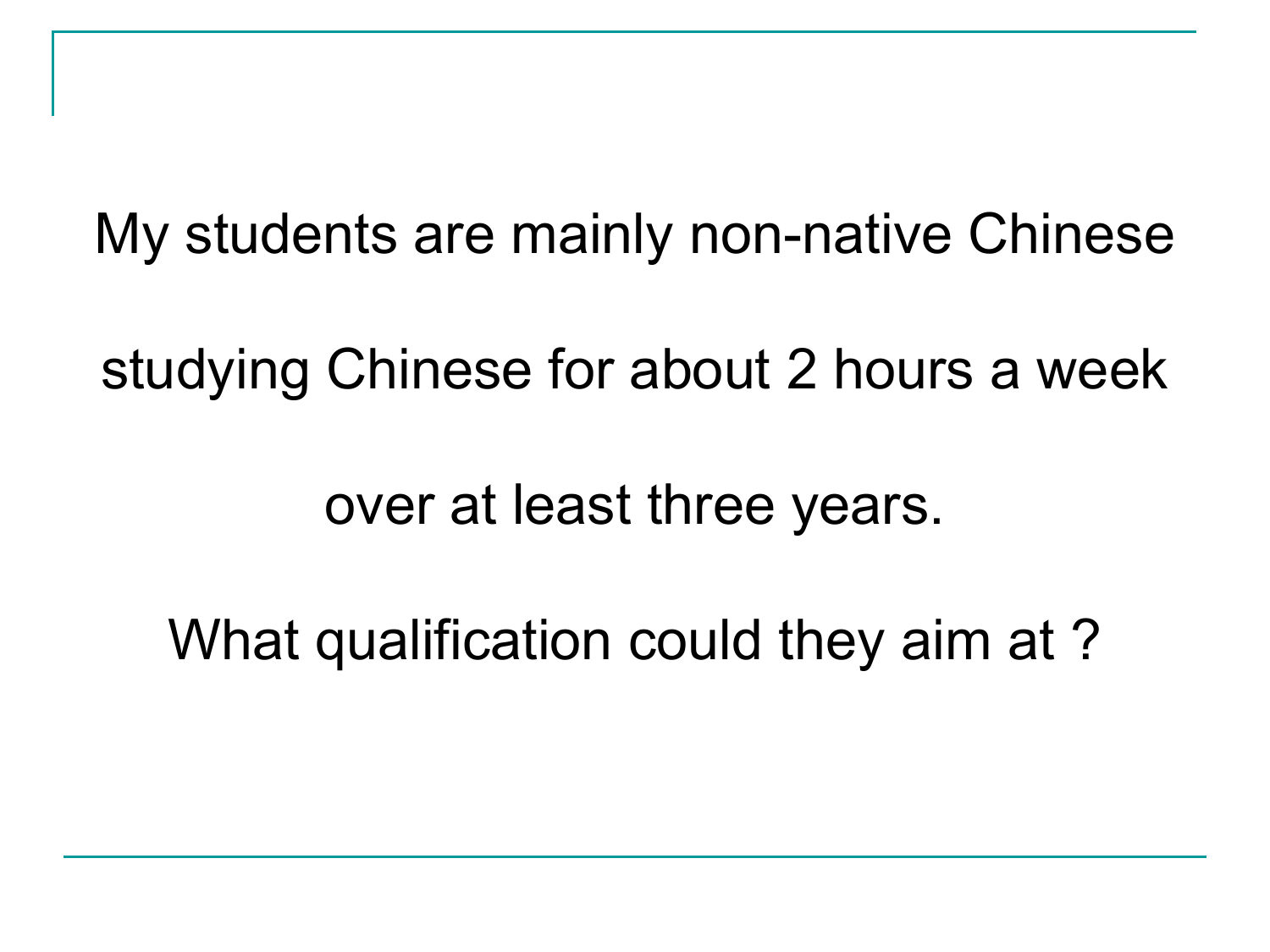# **GCSE**

**Two exam boards**

**Edexcel** 

**<http://www.edexcel.com/quals/gcse/gcse09/mfl/chinese/pages/default.aspx>**

**AQA**

**[http://web.aqa.org.uk/qual/newgcses/languages/new/chinese\\_overview.php](http://web.aqa.org.uk/qual/newgcses/languages/new/chinese_overview.php)**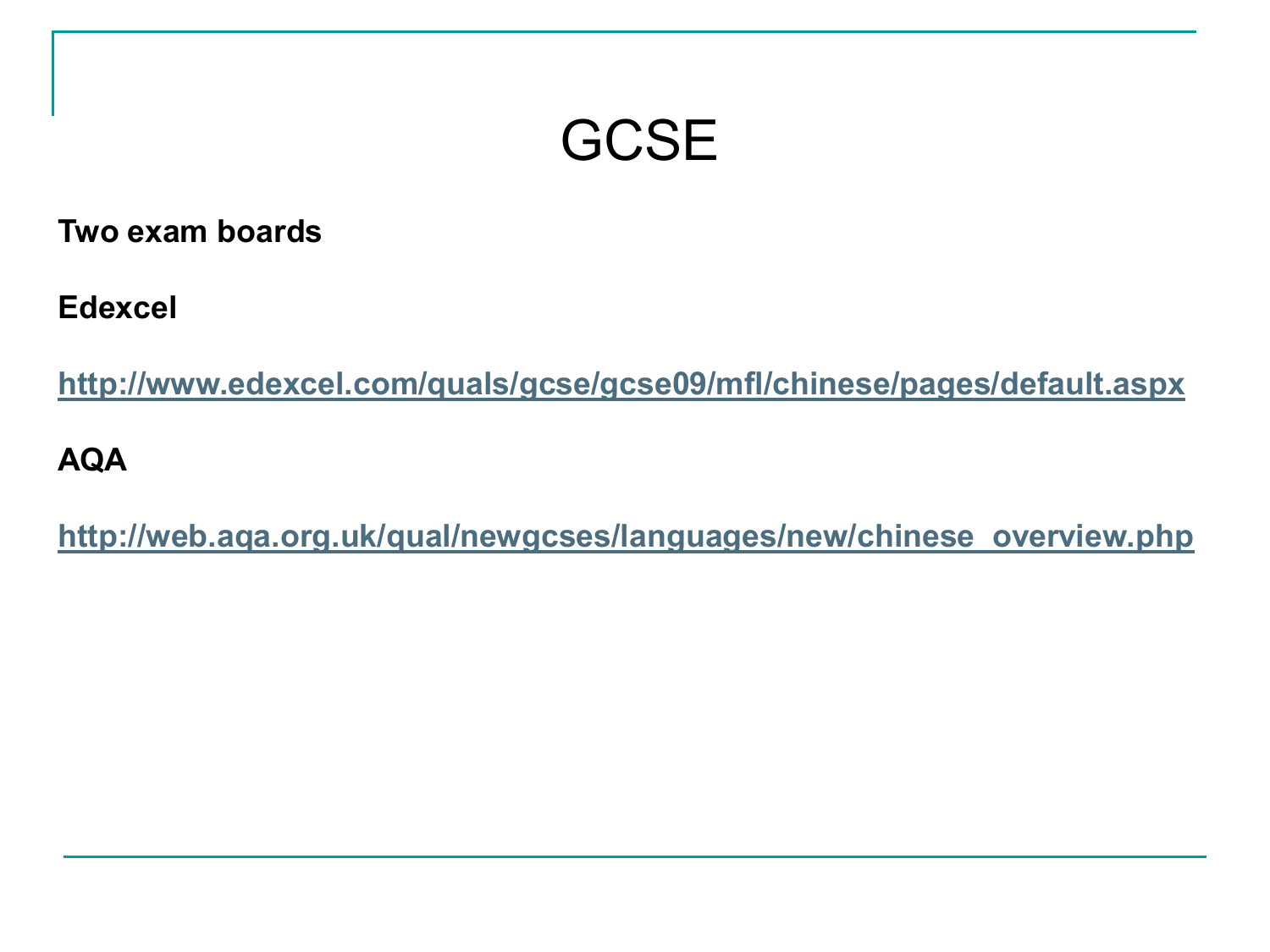## **GCSE – Short Course or Full Course ?**

### **Short Course**

A choice of Two Short Courses

**1. Spoken Language** 

Two papers

Listening Exam 40% at Foundation or Higher Tier Speaking Controlled Assessment 60% at either Foundation or Higher Tier

### **2. Written Language**

Two Papers

Reading Exam 40% at Foundation or Higher Tier Writing Controlled Assessment 60% at either Foundation or higher Tier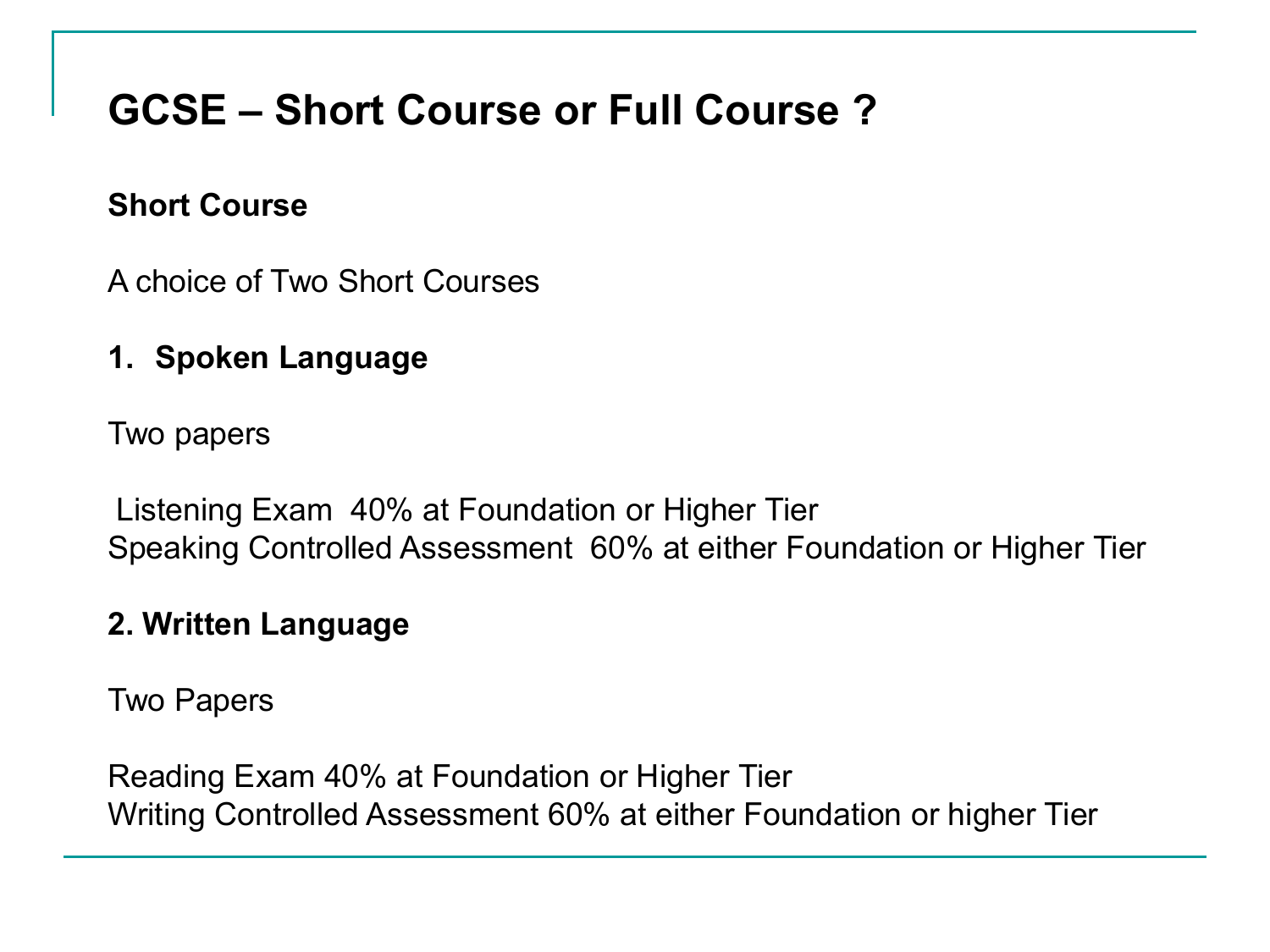### **GCSE full course**

### **Four papers**

- 1. Listening Exam 20% at Foundation or Higher Tier
- 2. Reading Exam 20% at Foundation or Higher Tier
- 3. Speaking Controlled Assessment 40%
- 4. Writing Controlled Assessment 40%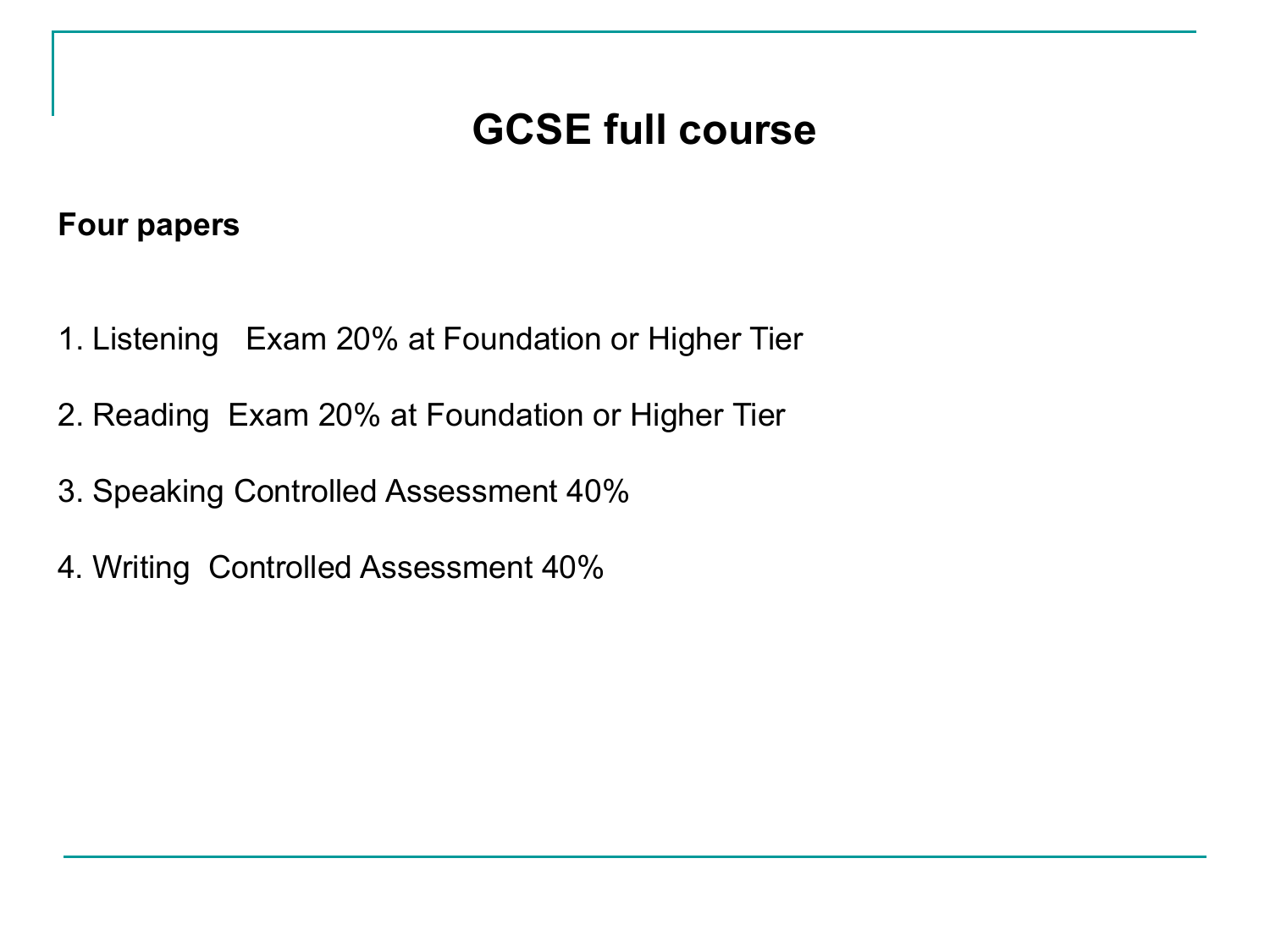## **What is controlled assessment ?**

### **Speaking**

 Students prepare two speaking assignments of between 4- 6 minutes For Edexcel can choose two of following Presentation followed by discussion, picture followed by discussion, open interaction For AQA both tasks are a dialogue

 Topic areas must be different and can be either taken from exam specification or can be centre created.

Student can use a notes form (must be the one from the exam website )

 Edexcel : Student has the task up to 2 weeks before the test and has maximum 6 hours to prepare. Can take task home.

 AQA : up to 6 hours preparation in school. During this preparation period the student must not have any help.

 Teacher marks the test using the exam assessment criteria and submits marks for all students and a sample to the exam board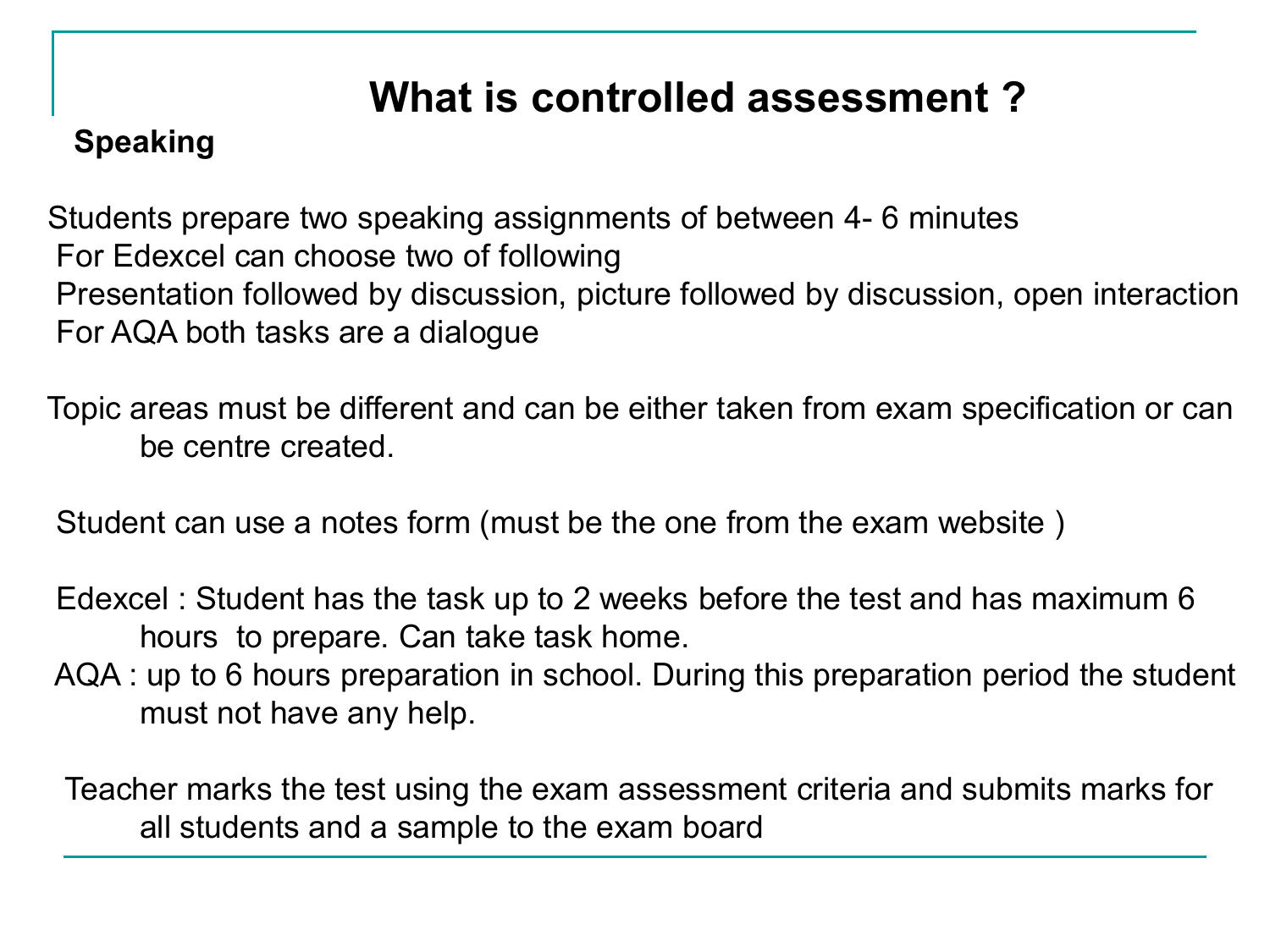### **Controlled Assessment**

### **Writing**

Students submit two pieces for writing undertake in controlled conditions.

Time taken to write each piece must be no more than one hour

Students can use a note form which must be taken from the exam website and students can use a dictionary

Writing task can be those offered by exam board or centre created.

To gain highest grades student must write at least 150 characters in each piece.

Writing task must be given up to two weeks before the test and student can use up to 6 hours to prepare. No help to be given in the preparation time.

Writing task are sent to exam board in May and are marked by the them.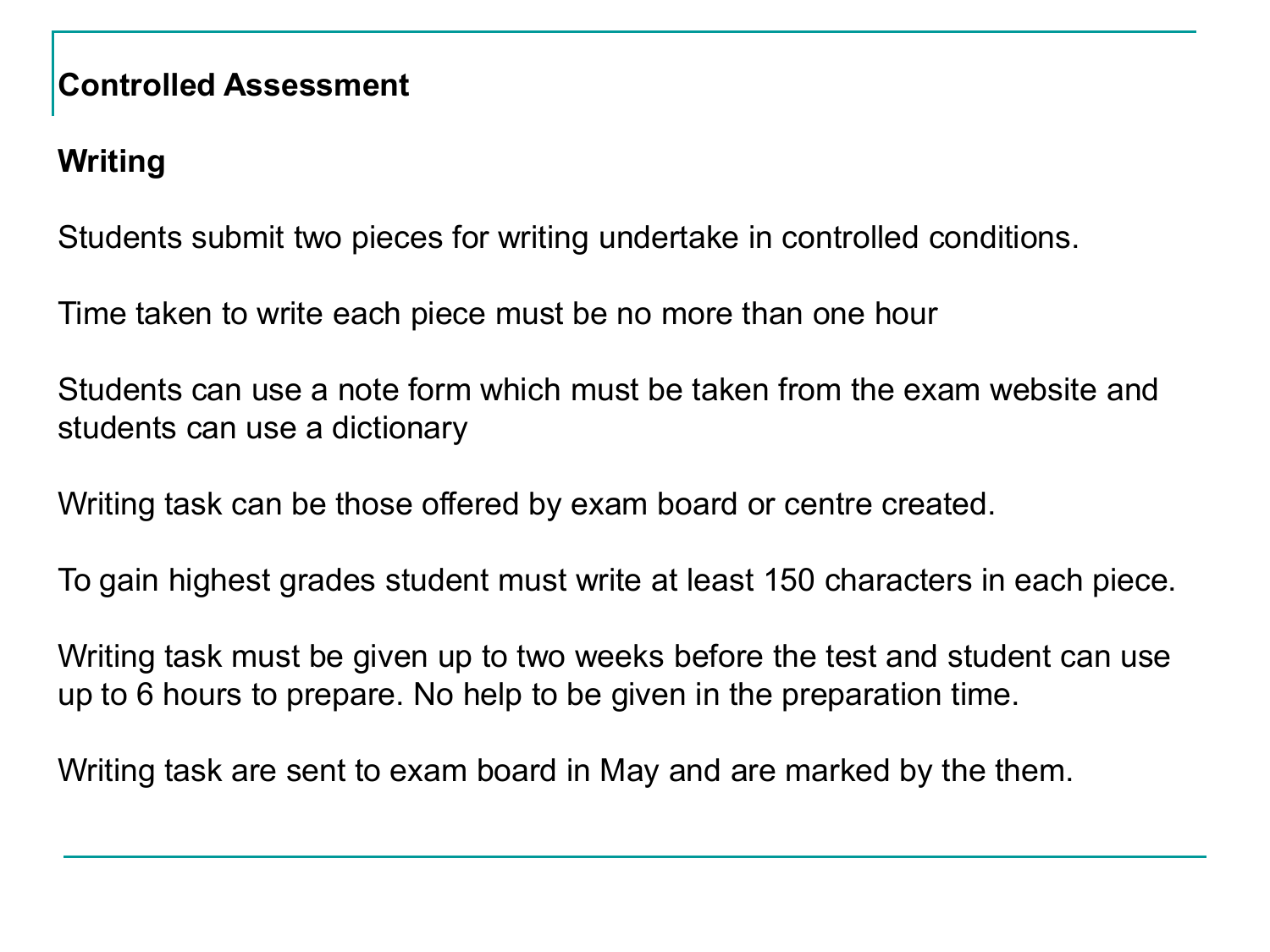**What textbooks could I use to prepare students for GCSE ?**

Edexcel GCSE Chinese

Jinbu1 and Jinbu 2

Easy Steps

These textbooks can be used for students to prepare for Edexcel and AQA exams

### **Where can I find past papers for the exam ?**

See the exam board website under exam materials –only 2012 and 2011 available.

You will need a log on which your school exam officer can arrange for you.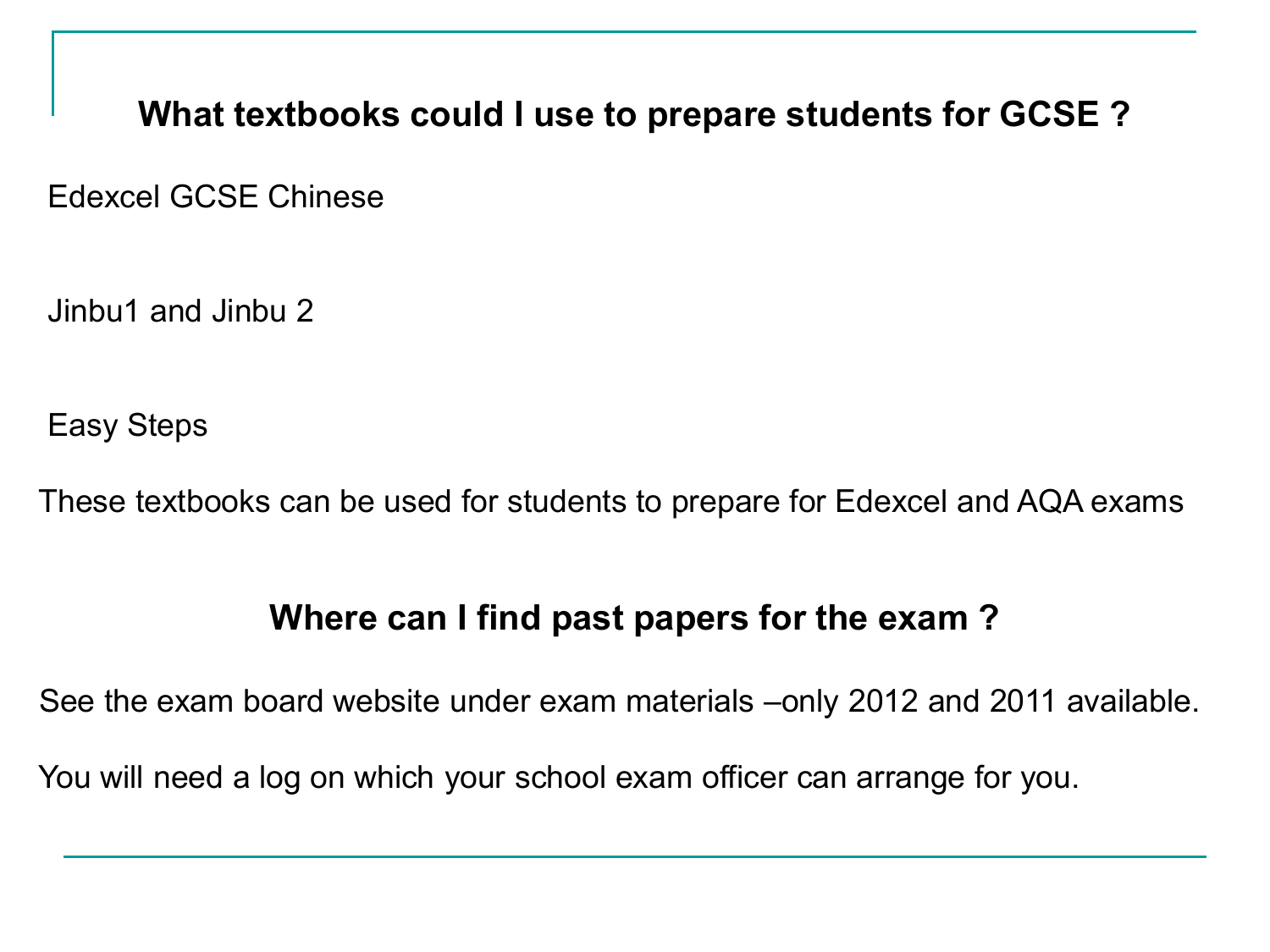My students are non-native Chinese studying Chinese after school and at lunch times.

Some of them study for several years and some dip and out of classes.

What qualification could they aim at ?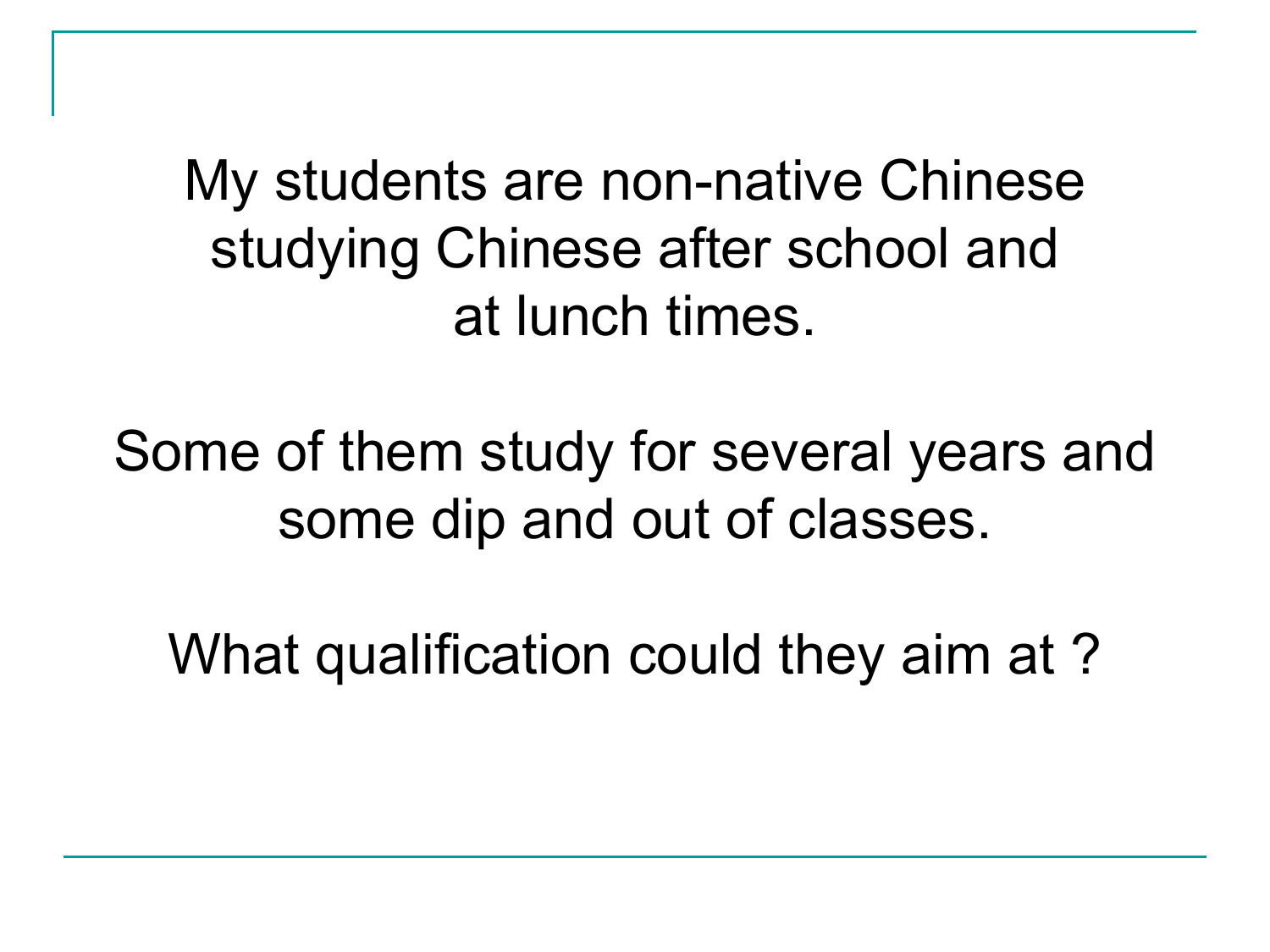### **Asset Languages**

### **<http://www.ocr.org.uk/qualifications/type/asset>**

### **At 4 levels**

Breakthrough Entry

Preliminary GCSE D-G

Intermediate GCSE A\*-C

Advanced AS/Alevel

### **At each level 4 papers which can be taken independently at any level**

- 1.Speaking
- 2. Listening
- 3. Reading
- 4. Writing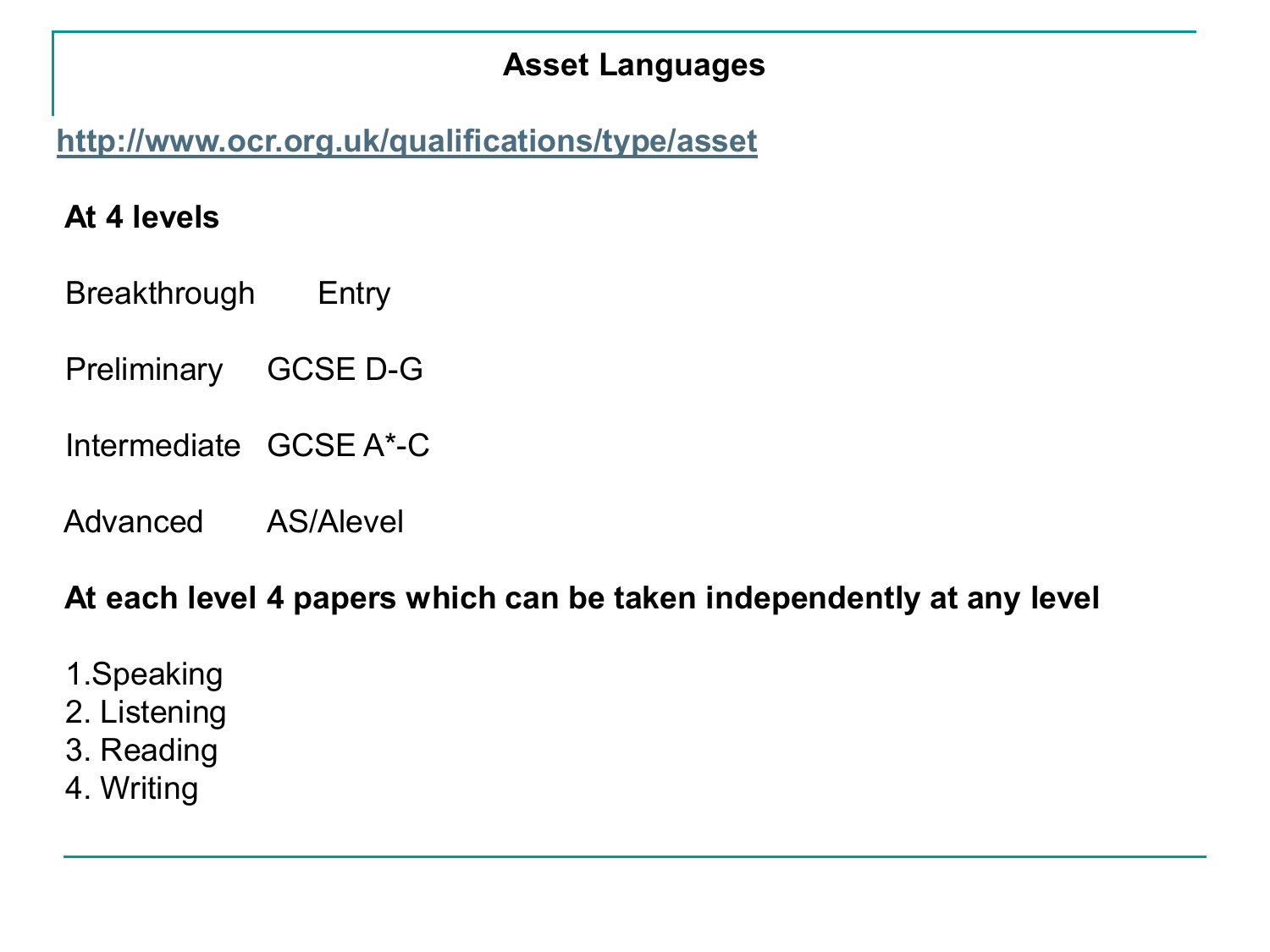### **How is Asset assessed ?**

#### **1. External assessment**

Four times during the year

### **2. Teacher Assessment using a pack from the website**

One teacher per centre needs to be accredited at the level of test that you are offering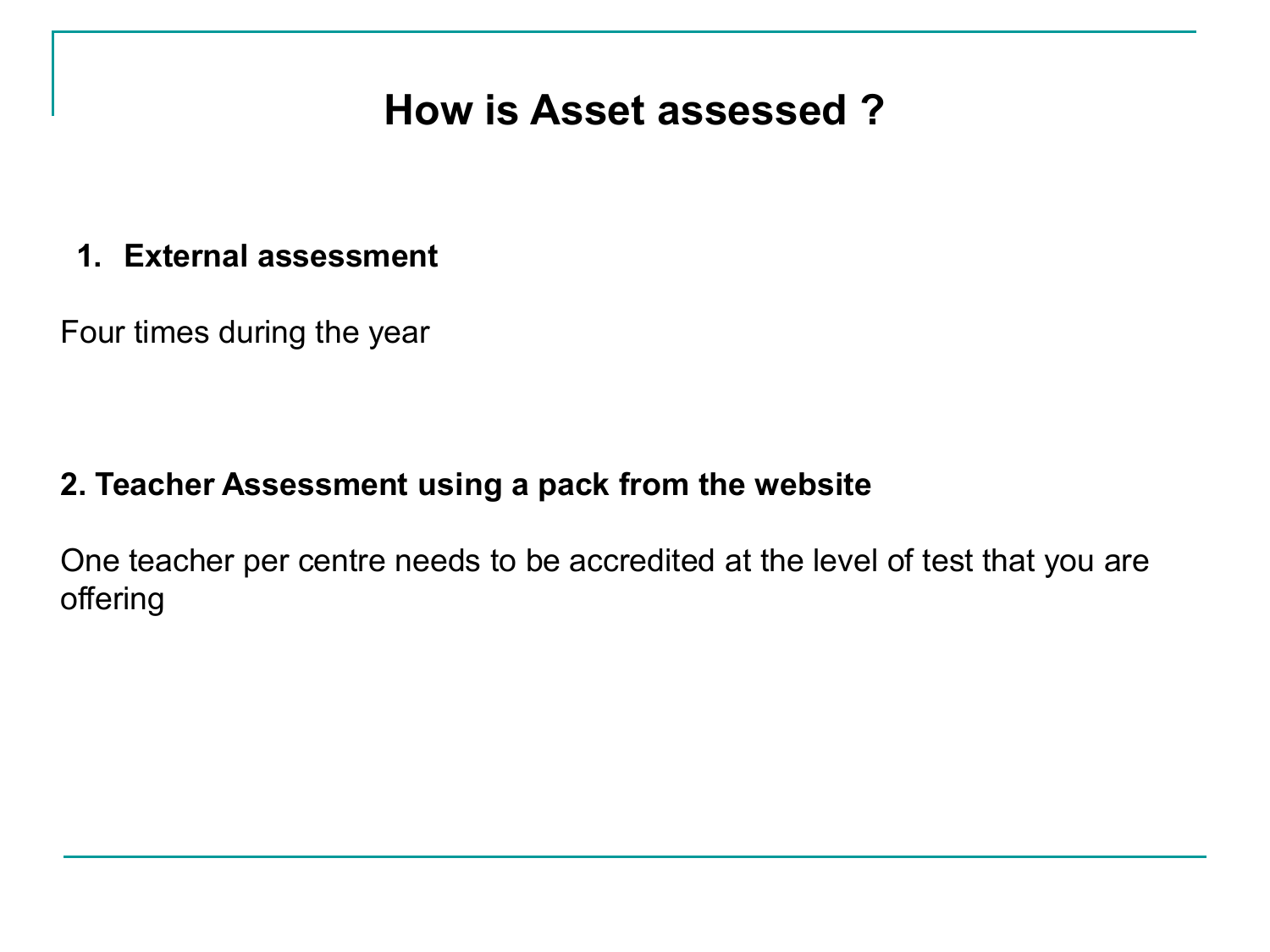### **Asset External Assessment**

 **Specification content**

 **Breakthrough**

 **[http://www.ocr.org.uk/download/kd/ocr\\_46690\\_kd\\_asset\\_spec\\_brk.pdf](http://www.ocr.org.uk/download/kd/ocr_46690_kd_asset_spec_brk.pdf)**

 **Preliminary**

 **[http://www.ocr.org.uk/download/kd/ocr\\_46691\\_kd\\_asset\\_spec\\_pre.pdf](http://www.ocr.org.uk/download/kd/ocr_46691_kd_asset_spec_pre.pdf)**

 **There are no past papers for Asset** 

 **A helpful link to information on Asset**

 **[http://www.thechinesestaffroom.com/articles/11-06-22/uk-flexible-chinese](http://www.thechinesestaffroom.com/articles/11-06-22/uk-flexible-chinese-accreditation-our-guide-asset-languages-mandarin-chinese)[accreditation-our-guide-asset-languages-mandarin-chinese](http://www.thechinesestaffroom.com/articles/11-06-22/uk-flexible-chinese-accreditation-our-guide-asset-languages-mandarin-chinese)**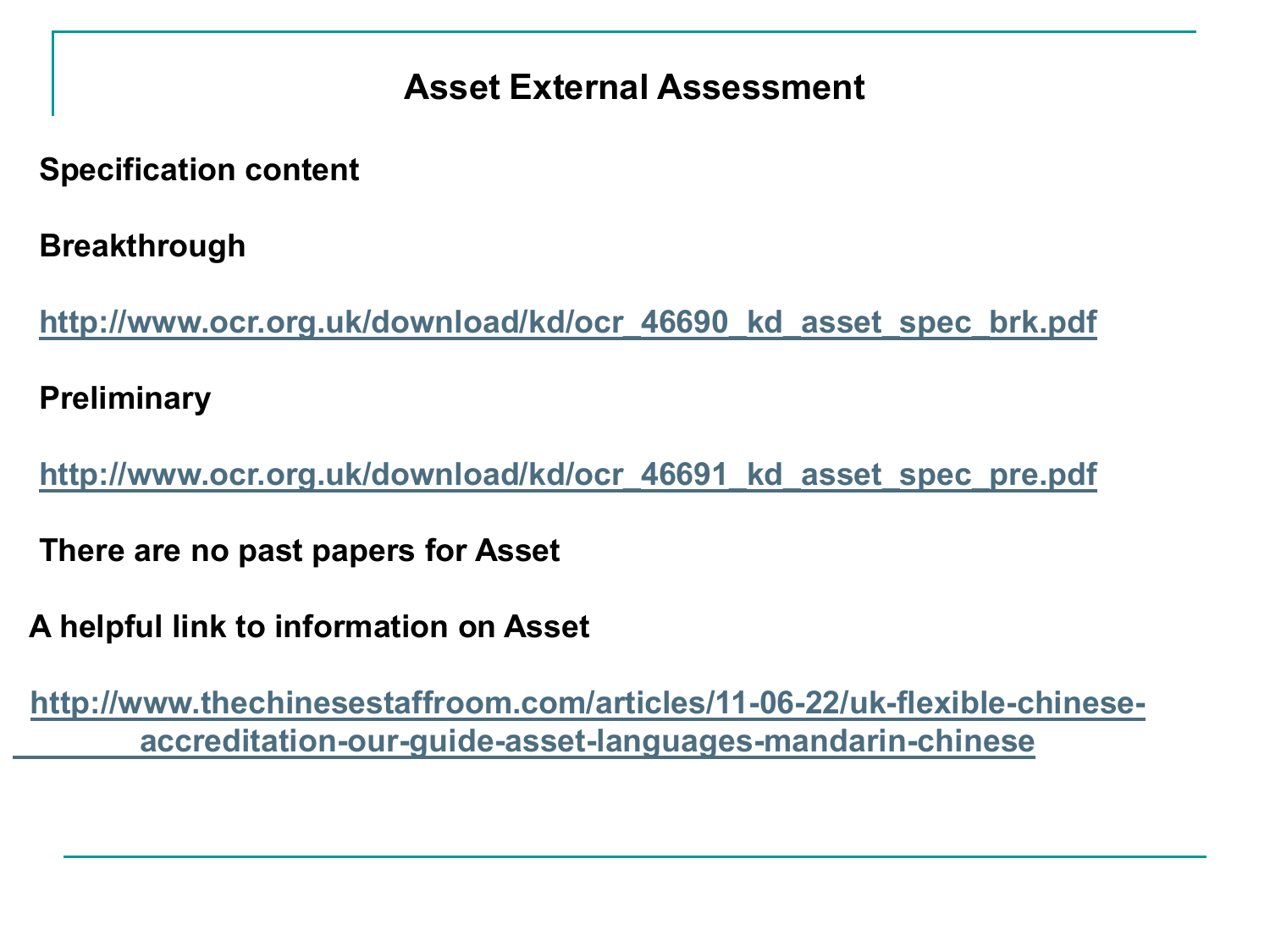### AQA

## ELC Entry level

ELC is an entry-level qualification which covers levels 1-3 of the National Curriculum.

[http://web.aqa.org.uk/qual/elc/languages/chinese\\_noticeboard\\_new.php?id=09&prev=09](http://web.aqa.org.uk/qual/elc/languages/chinese_noticeboard_new.php?id=09&prev=09)

### FCSE Short and full Course

FCSE is the next stage up and covers levels 4-6 of the National Curriculum.

http://web.aga.org.uk/qual/fcse/fcse\_chinese\_outgoing.php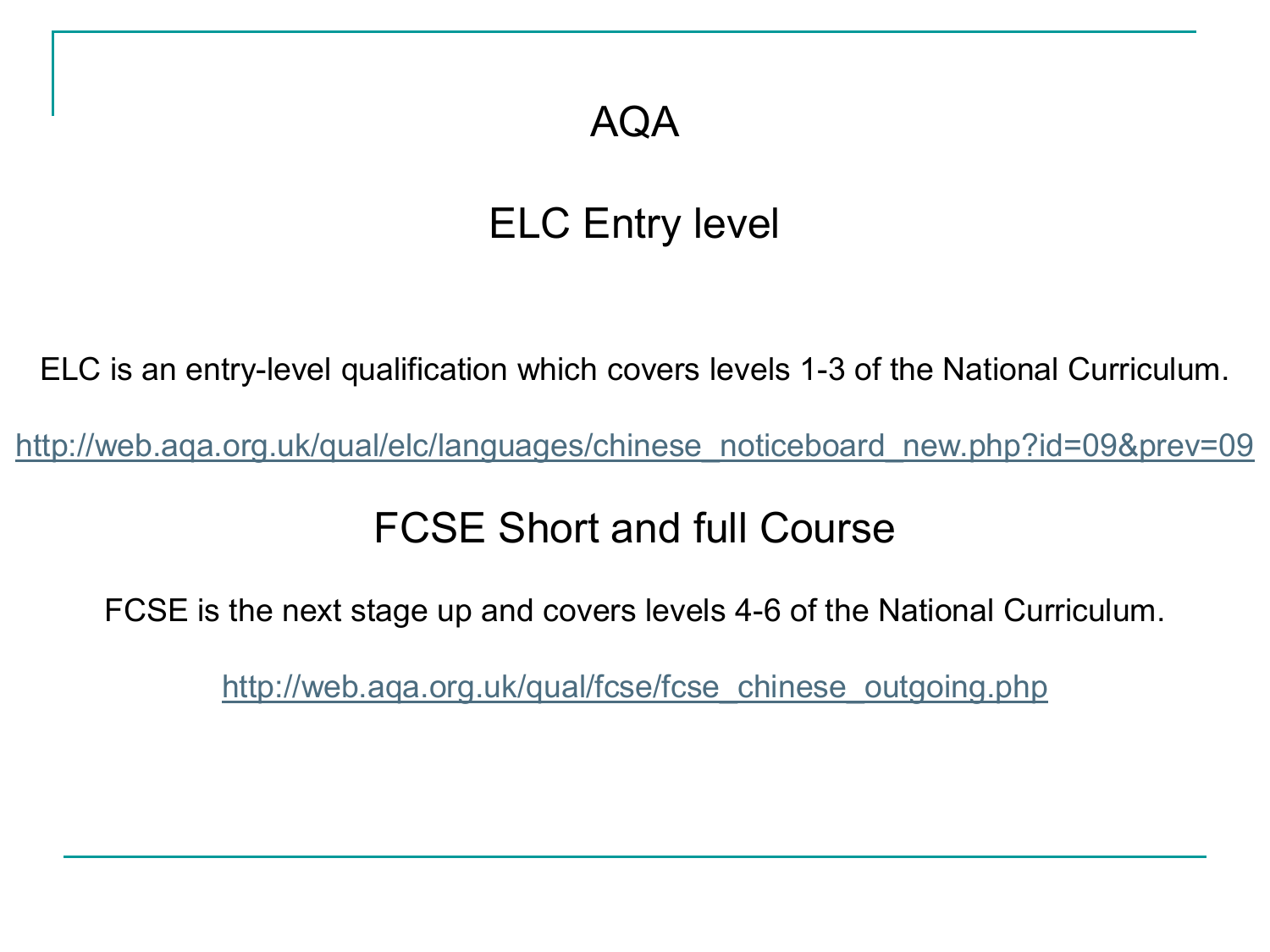My students are mostly native Chinese and some motivated non-native Chinese studying for 2 hours a week over at least three years.

My students are at a Saturday school and it is not easy to organise controlled assessment.

What qualification could they aim at ?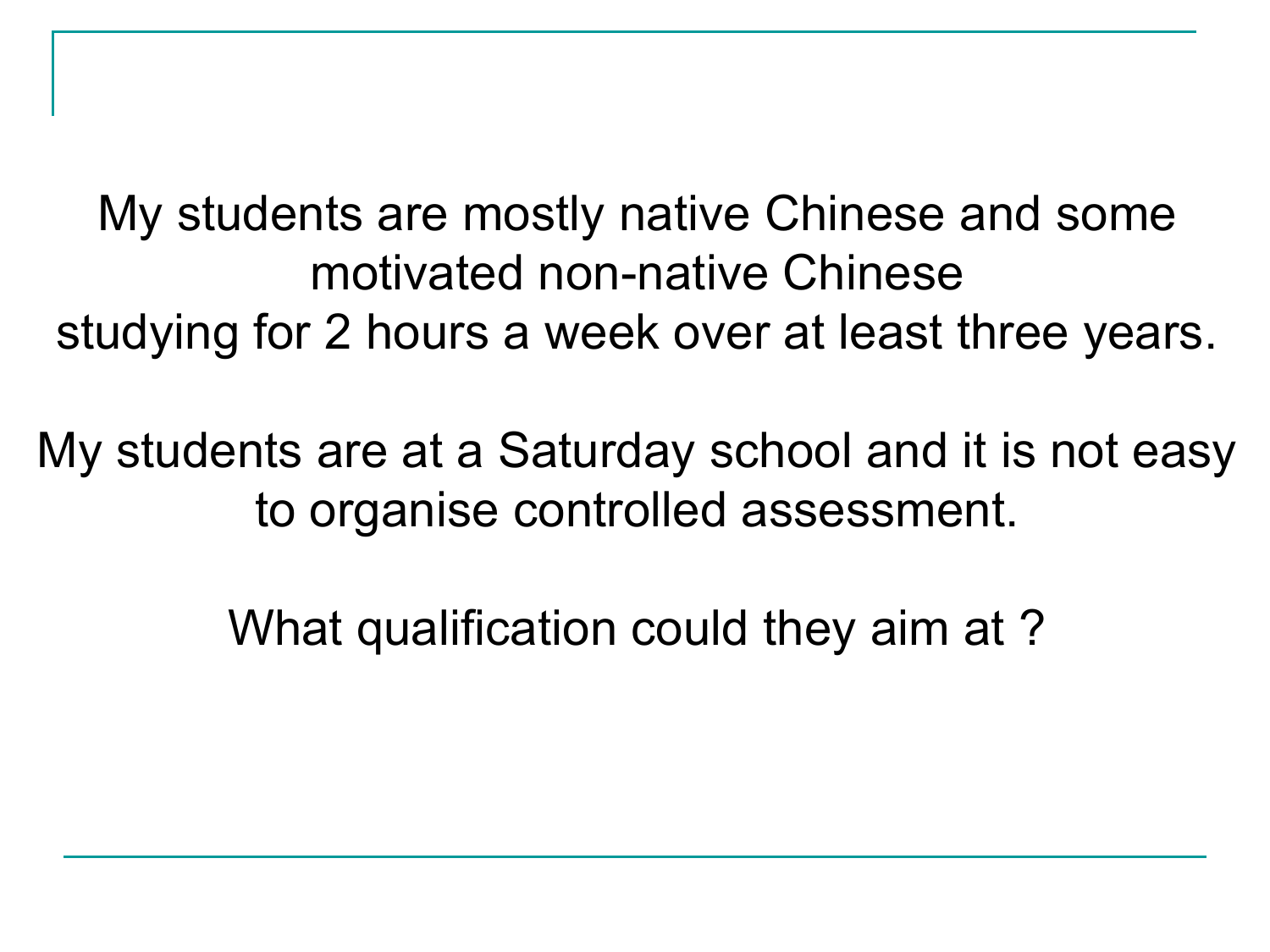### **IGCSE**

**Edexcel <http://www.edexcel.com/quals/igcse/igcse09/lang/chinese>**

### **University of Cambridge (CIE)**

**<http://www.cie.org.uk/qualifications/academic/middlesec/igcse>**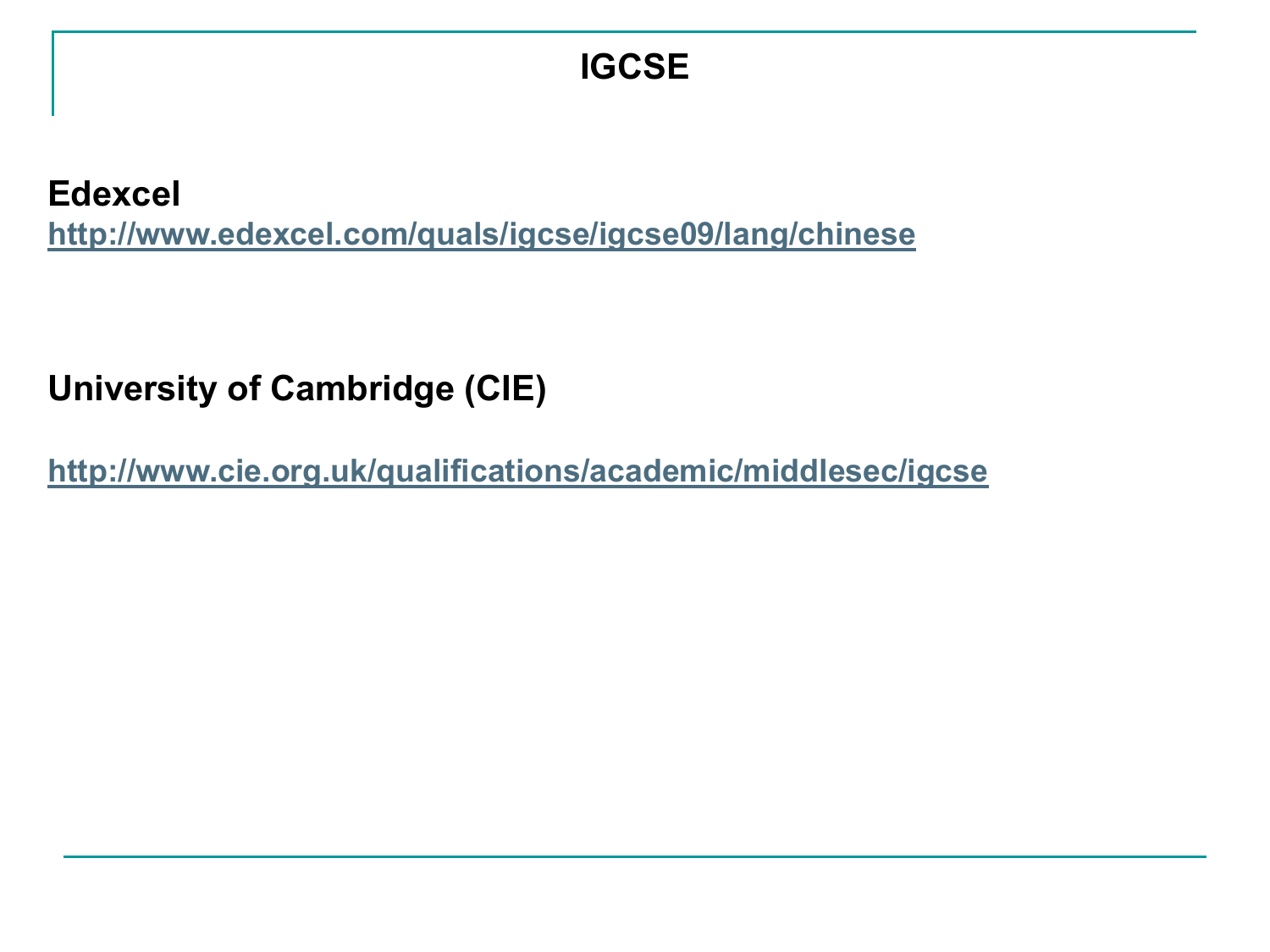### **Edexcel IGCSE**

**From teaching 2012 called Edexcel Certificate and accredited for state school use**

Three papers

All final exam

- 1. Listening 35 minutes
- 2. Reading and Writing one hour 30 minutes
- 3. Speaking 10 minutes

( Speaking is now optional but may become compulsory)

**Note** – there is no controlled assessment for IGCSE.

This is a more challenging exam than GCSE and may be more suitable for Those students with some native Chinese background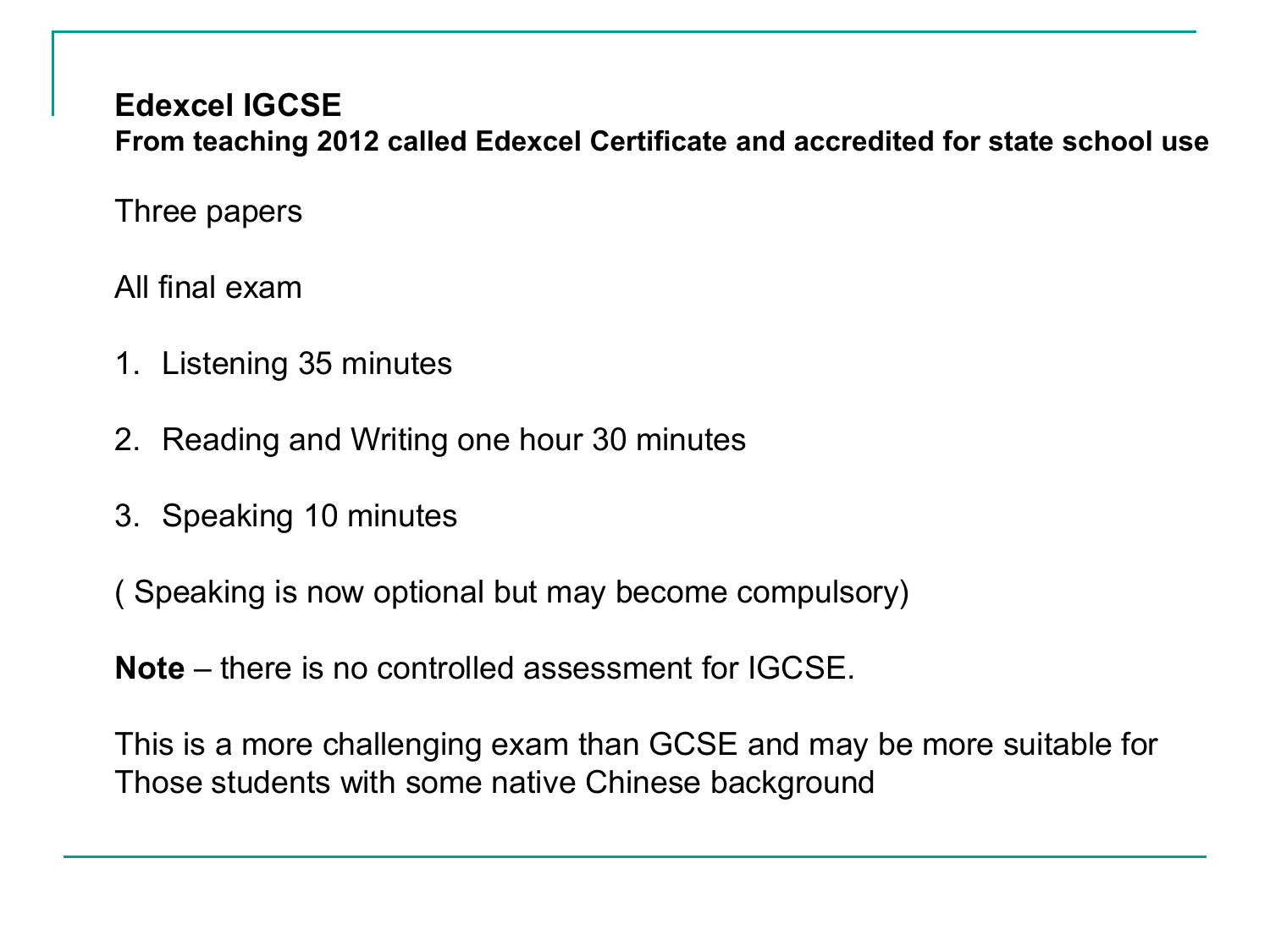# **IGCSE (CIE)**

#### **Two exams**

- 1. Mother tongue Chinese
- 2. Chinese as a foreign language

### **Chinese as a Foreign Language IGCSE**

Core Curriculum Listening 35 minutes Reading and Writing one hour and 30 minutes Speaking 15 minutes

Extended Curriculum Continuous writing one and a quarter hours

### **To achieve higher than C grade must take Extended Curriculum Paper**

This is a more challenging exam than GCSE and may be more suitable for Those students with some native Chinese background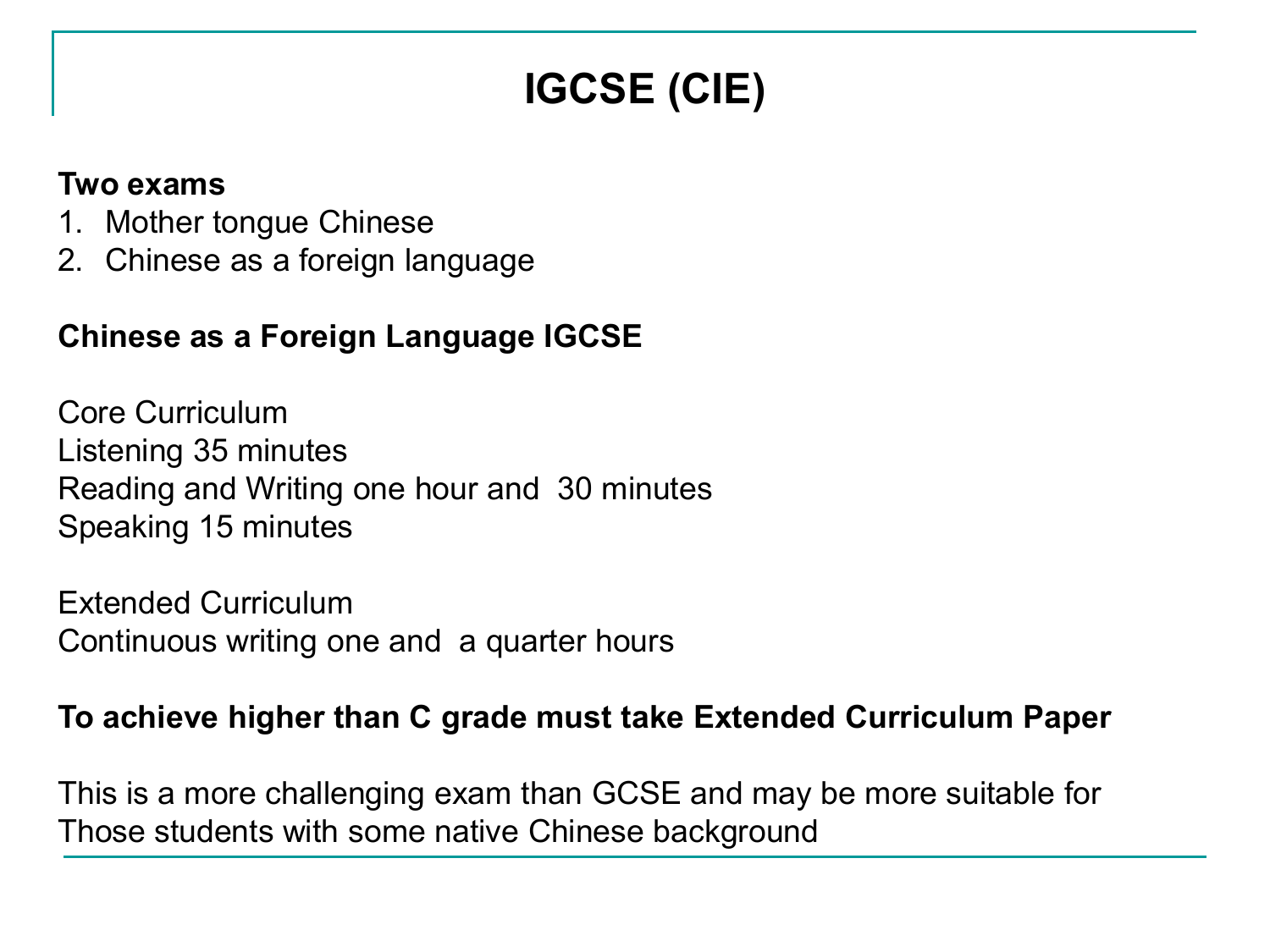# My students have already taken Chinese

# at GCSE and want to continue

# with Chinese in the Sixth Form.

What qualification could they aim at ?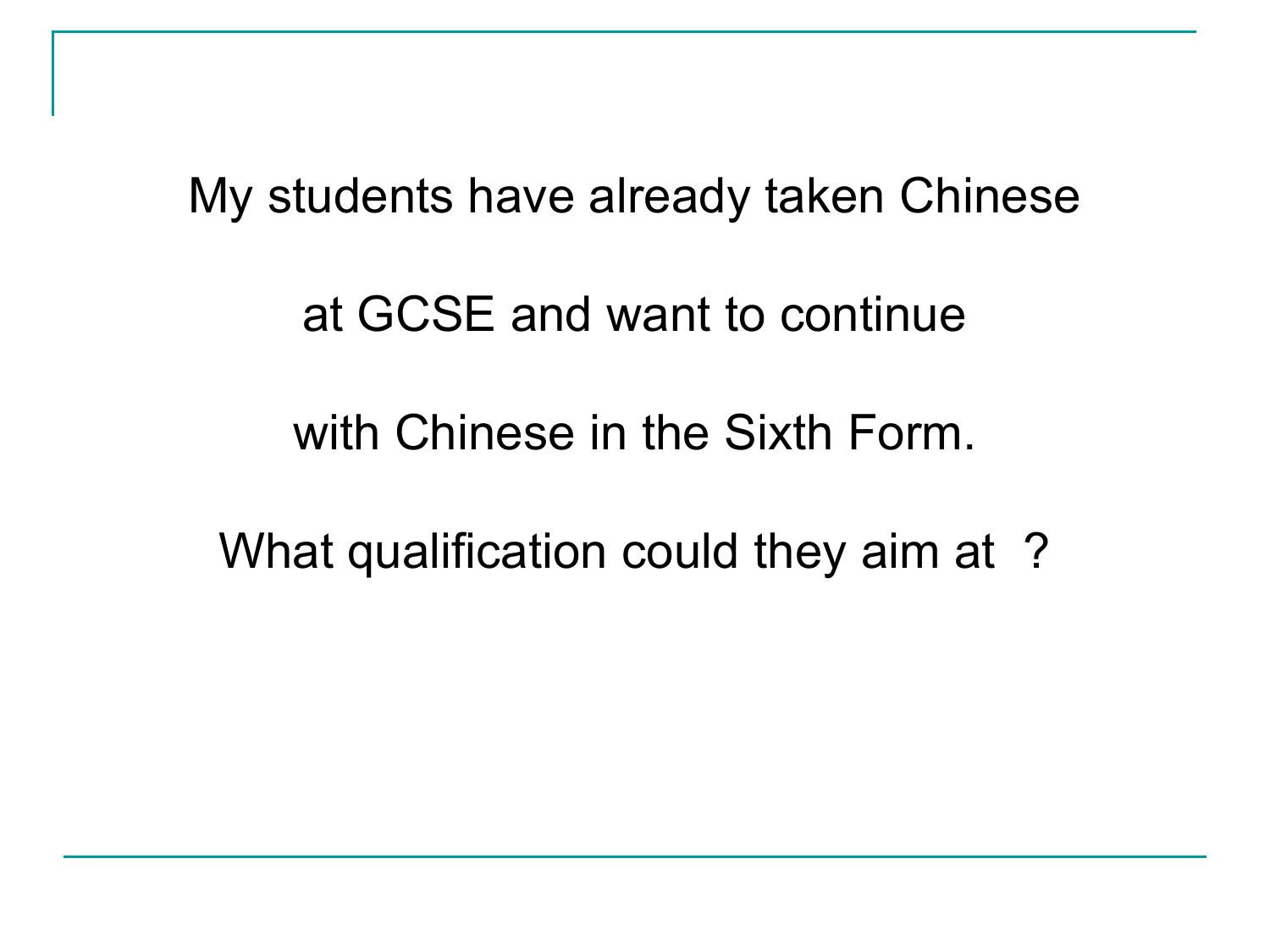### **Pre U (University of Cambridge)**

<http://www.cie.org.uk/docs/qualifications/preu/syllabuses>

Speaking 15 minutes

Listening , Reading and Translation 2 hours 30 minutes

Writing and usage 2 hours

Chinese Culture 2 hours 30 minutes (this paper is in English)

### **Asset Intermediate level**

(see previous slide about Asset languages)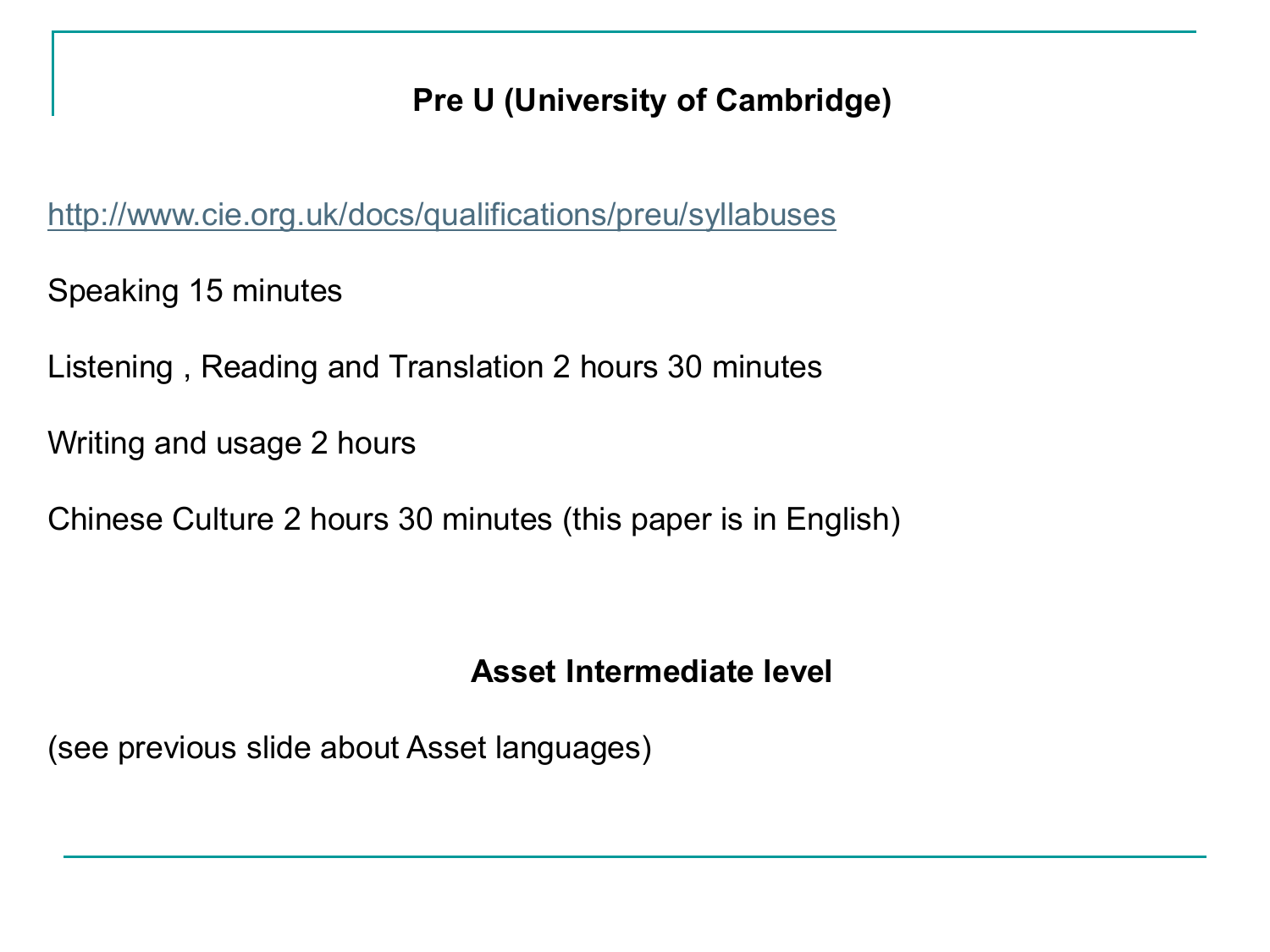### **GCE (AS level and A2 level)**

#### **Edexcel**

 **<http://www.edexcel.com/quals/gce/gce08/lang/chinese>**

Speaking 30% AS 15% A2

Understanding and Written Response 70% As 35% A2

Understanding Written Response and Research 50% A2

 AS and A2 level suitable for students who are studying Chinese for at least two hours a week and have a good level of linguistic ability and a good grade at GCSE Chinese